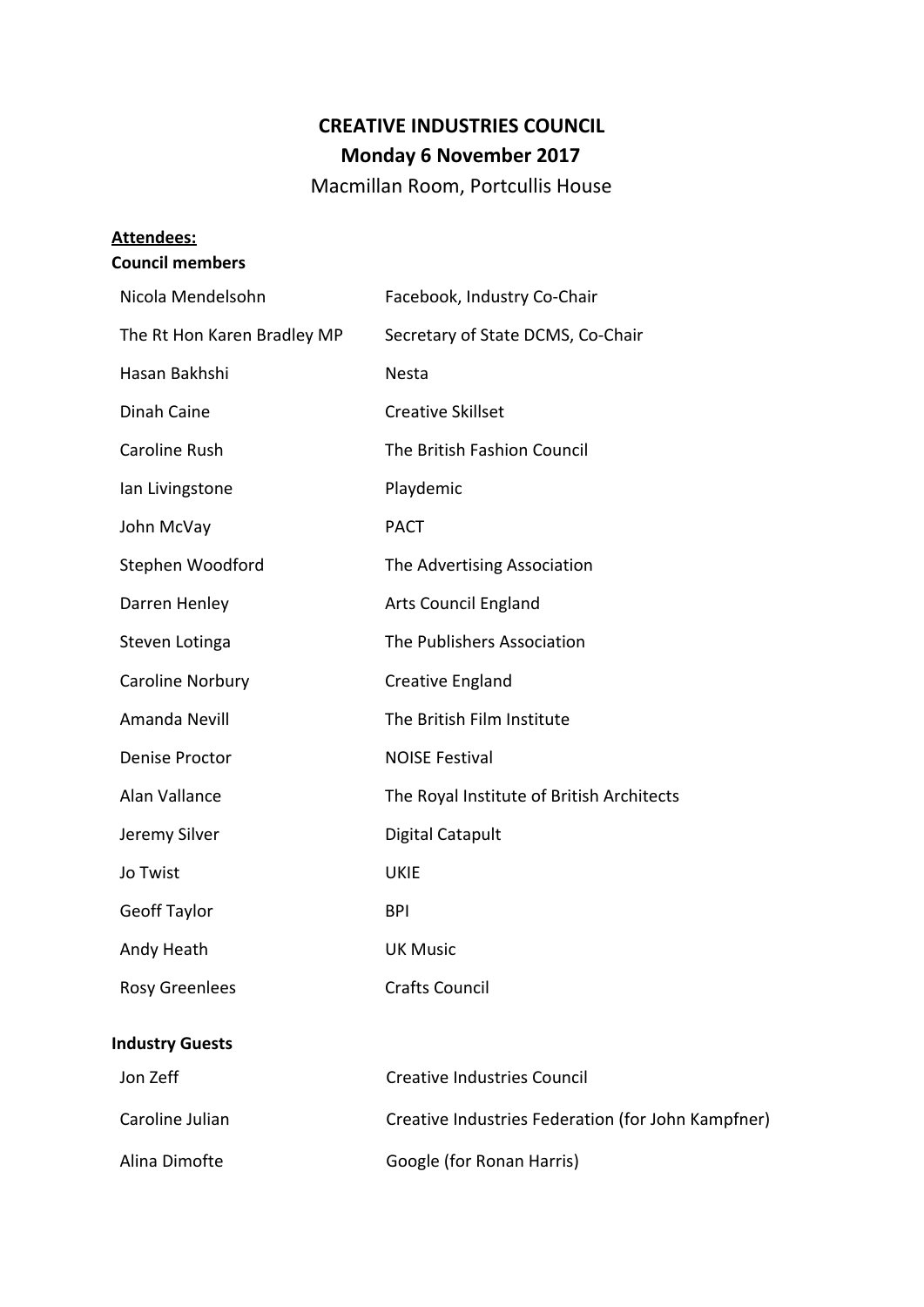#### **Government and Invited Guests**

| Andrea Young   | The Department for Digital Culture Media and Sport |
|----------------|----------------------------------------------------|
| Simon Blake    | The Department for Digital Culture Media and Sport |
| Liam Nwanze    | The Department for Digital Culture Media and Sport |
| Alice Ferguson | The Department for Digital Culture Media and Sport |
| Sue Bishop     | The Department for International Trade             |
| Carolyn Rae    | The Scottish Government                            |
| Paul Kindred   | The Welsh Government                               |

#### **Secretariat**

| Jack Karet          | The Department for Digital Culture Media and Sport |
|---------------------|----------------------------------------------------|
| <b>Emily Rayner</b> | The Department for Digital Culture Media and Sport |
| <b>Gail Caig</b>    | Creative England                                   |

#### **Apologies:**

Rt. Hon Greg Clark (SoS BEIS), Tony Hall (BBC), Riccardo Zacconi (King), John Kampfner (Creative Industries Federation), , Esther Horner (Department for Education), Ros Lynch (IPO), Ronan Harris (Google), Josh Berger (Warner Bros), Sarah Weir (Design Council).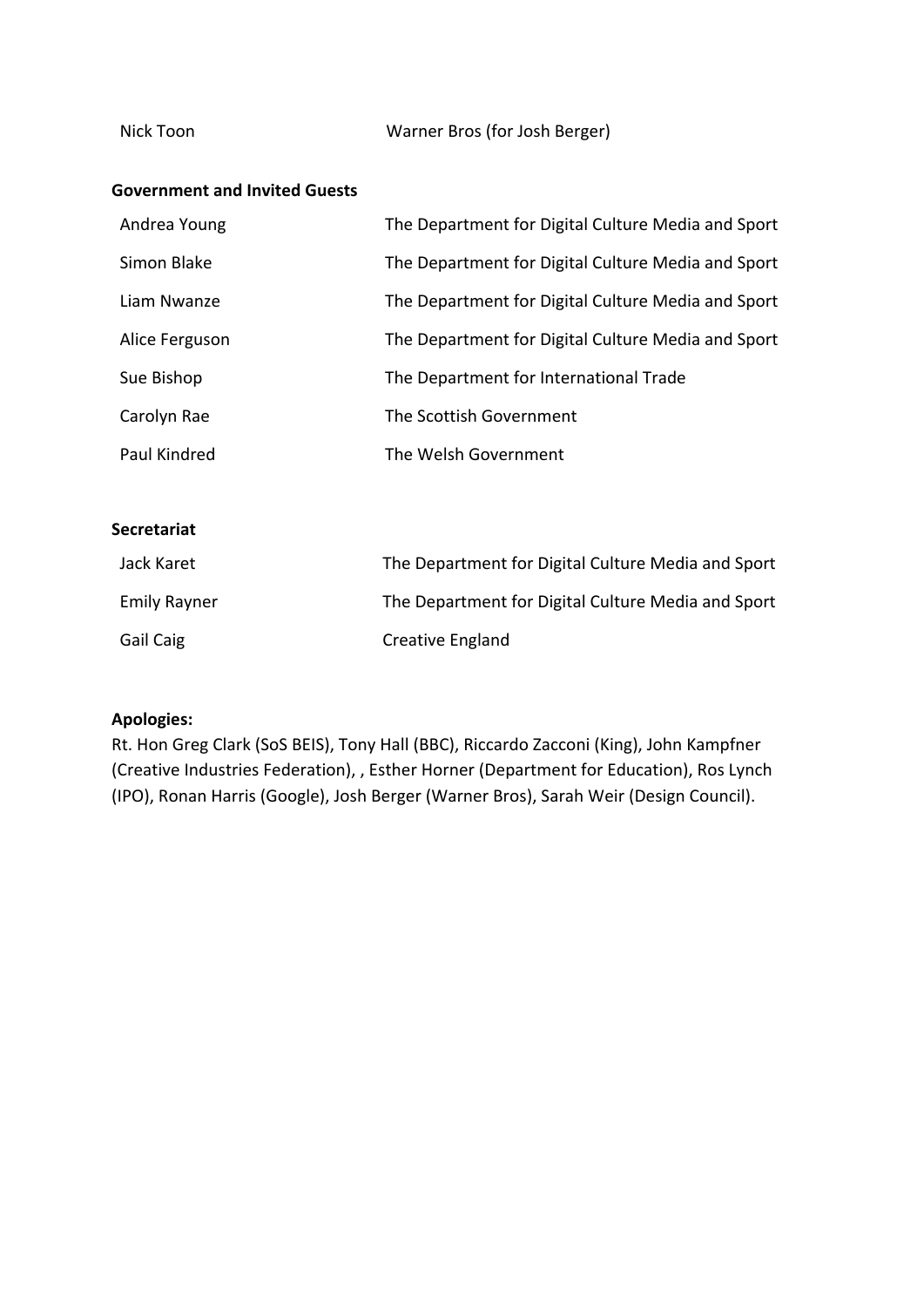#### **Item 1 - Welcome and introductions**

#### **Nicola Mendelsohn**

Welcomed all and thanked those who worked on the sector deal Ministerial Challenge Sessions. She congratulated the Council on how far it has come and thanked John McVay, Jon Zeff and Deloitte for their work.

#### **SoS DCMS**

Welcomed all and informed the Council of the current expansion of DCMS. Spoke of Government's work with industry and stakeholders, explaining that no one part of the process will work in isolation and the sector deal is intended to be iterative. She was pleased with progress on the Early Sector Deal and continued great working relationship between the Creative Industries Council (CIC) and government.

## **Item 2 - The Creative Industries Sector Deal, an update on current deal and challenge session.**

#### **Main Points:**

#### **Sector Deal Overall**

- **●** Focus is on refining industry's recommendations and how group could make this process better.
- The value of the Council's relationship with government was highlighted, which should be viewed as a long term asset.
- However the Council will have to come back to how it approaches further iterations being woven into the deal as this has not been done before so new working practices will need to be found.

#### **Access to Finance**

- The investment working group was referenced, which is trying to fundamentally change how finance organisations see the CI's, particularly difficult are there is not much data.
- It was noted that some elements are contingent on Budget 2017 bids. Emphasis was that the CIC can put forward additional proposals in future rounds.
- Changing investors perception of the creative industries was stressed. It was noted that the finance community wanting to be part of the sector deal is good and keeping this traction is important.

#### **Clusters and Regions**

● The AHRC (Arts and Humanities Research Council) centre of excellence has a focus on data and clusters, again a very positive step forward and closely aligned with the Baz review.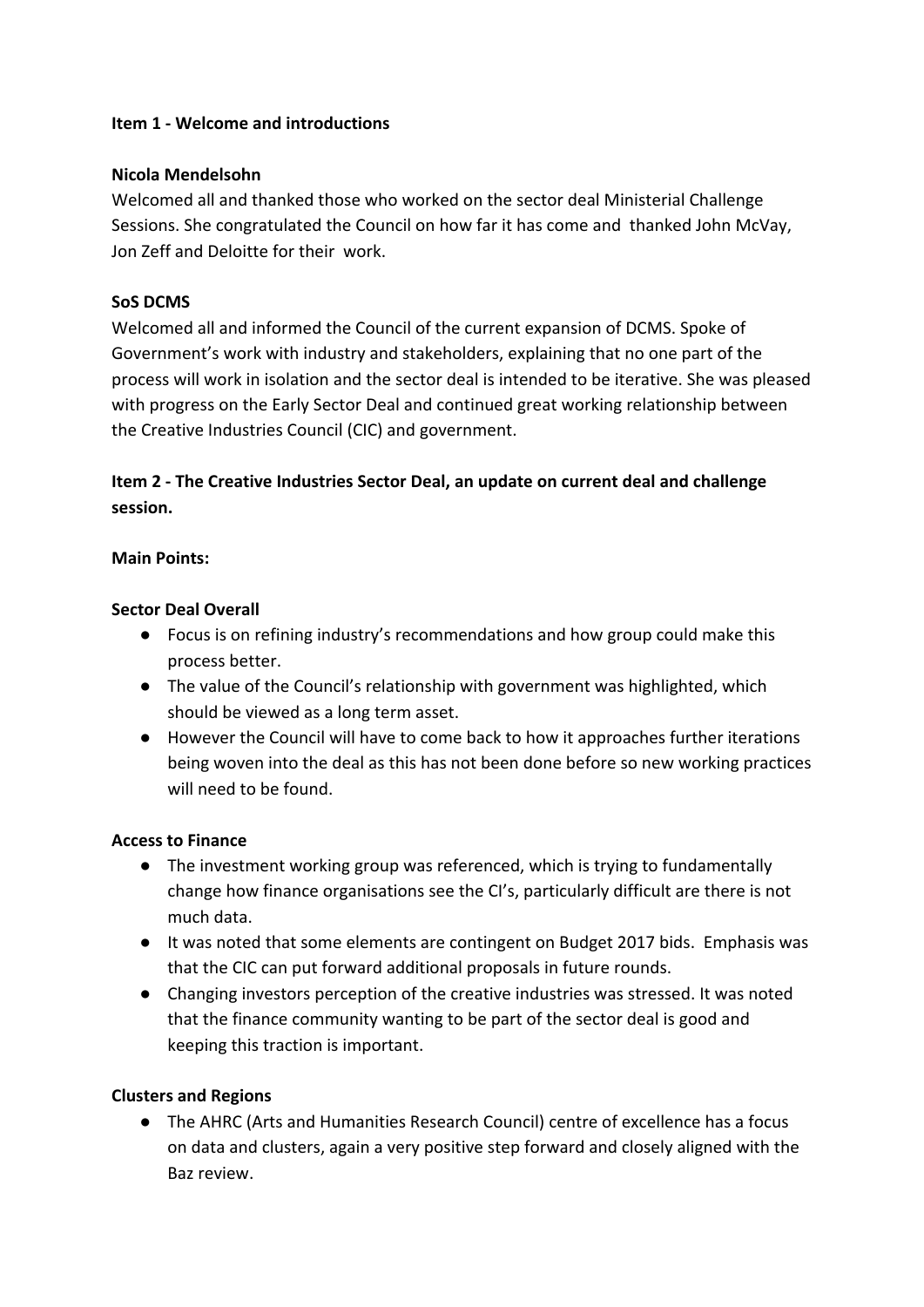- Liaising with metropolitan mayors on the creative clusters was suggested with the council to consider inviting the mayors to a future CIC meeting.
- The Creative Nation paper will be published by Nesta imminently.

#### **Skills and Education**

- Strong interest for the CIC to do more work regarding education outside of London.
- There was a focus on industry supporting free schools.
- Attraction to education focus towards the creative industries, and R&D as part of this, are big focuses in the CIC's goals for changing the perception of CI's as a valid career choice.
- In Jan/Feb there will be another wave of bids for free schools however this will need buy-in from both BEIS and DfE.
- The importance of creating a focus on higher education, R&D agenda and teaching.
- It was noted that there was a strategic case for focusing some industry asks on areas where there was alignment was government policy: free schools could be set up as centres of excellence with a goal to one in each creative cluster which would provide real legacy to a deal.

#### **Item 3 - Migration post EU Exit**

#### **Main points:**

- Access to talent was raised as the number one issue for most of the sector. 6.7% of workers in the creative industries are from the EU. Although this figure is similar to that of the UK as a whole, there are potential risks around the fact that most CI business are SMEs and that most jobs cannot be automated, so it may prove harder to fill skills gaps than in other sectors.
- There is a good understanding of the broad issues facing the sector including high prevalence of freelancers and the need for free movement in and out of the EU for project work, as found in previous work from the CIC.
- The MAC (Migration Advisory Committee) is expected to report on EU migration by autumn 2016, with businesses encouraged to submit evidence. A White Paper is expected soon, and an enabling Bill giving government powers over the immigration framework in early 2018. Decisions on the future framework will be taken after the MAC report, reflecting Government's commitment to an evidence-led approach.
- It was highlighted that the Council need to promote the message that the Government want a deal with the EU on this. Industry need to understand this will be a bilateral agreement and an immigration system for them as well as those at the Council. Council members should make that message clear to their counterparts, colleagues and constituents.
- Access to talent is absolutely critical. There was a drain in VG over the last 10 years to Canada due to their tax reliefs that were then helped by introduction of tax relief.